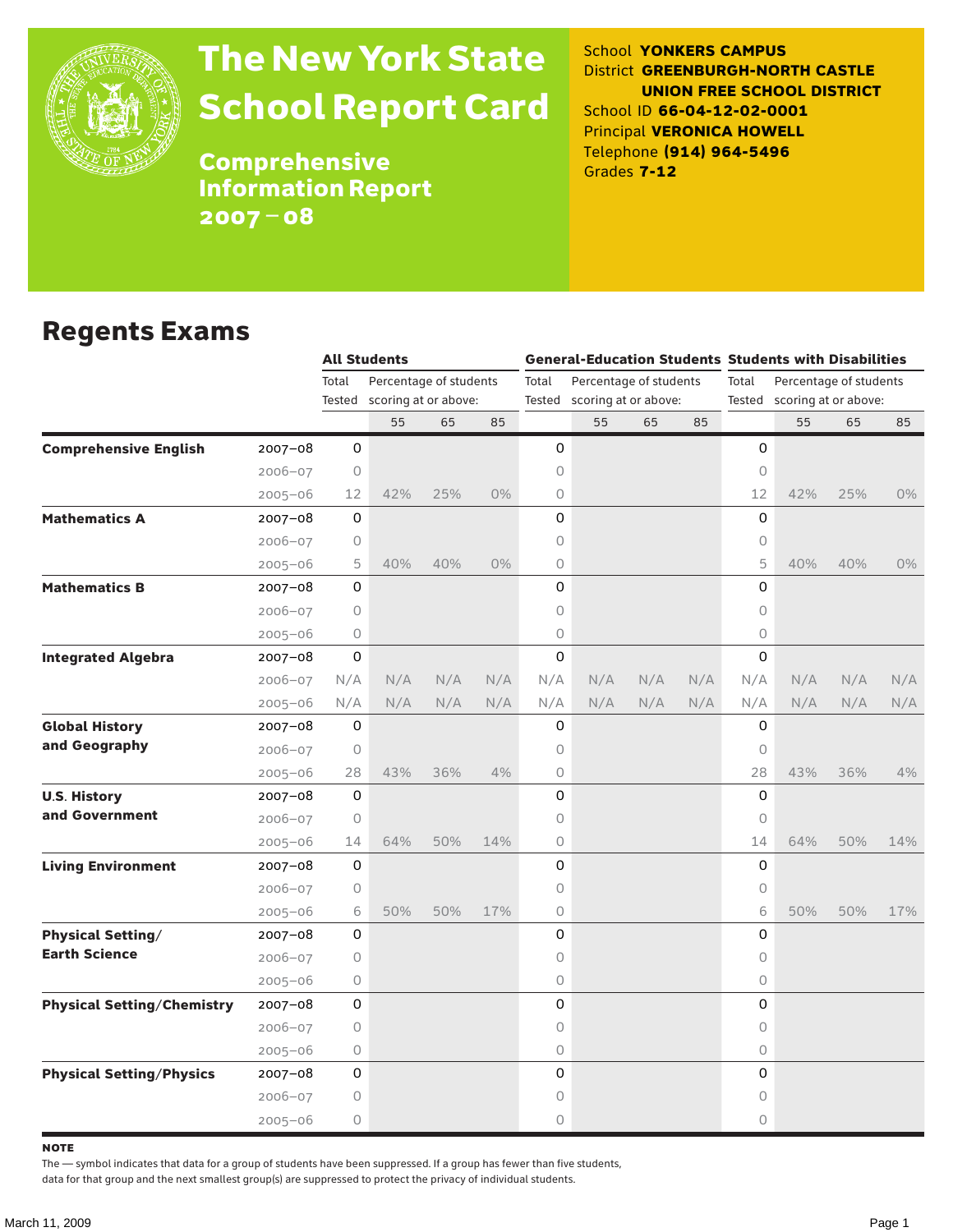School ID 66-04-12-02-0001

#### School **YONKERS CAMPUS**<br>
School ID 66-04-12-02-0001<br>
School ID 66-04-12-02-0001

#### Regents Competency Tests

|                       |             | <b>All Students</b> |                  |                     |                  | <b>General-Education Students Students with Disabilities</b> |                  |  |
|-----------------------|-------------|---------------------|------------------|---------------------|------------------|--------------------------------------------------------------|------------------|--|
|                       |             | <b>Total Tested</b> | Percent Passing: | <b>Total Tested</b> | Percent Passing: | <b>Total Tested</b>                                          | Percent Passing: |  |
| <b>Mathematics</b>    | $2007 - 08$ | 0                   |                  | 0                   |                  | 0                                                            |                  |  |
|                       | $2006 - 07$ | 0                   |                  | $\mathsf O$         |                  | $\Omega$                                                     |                  |  |
|                       | $2005 - 06$ | 71                  | 39%              | 0                   |                  | 71                                                           | 39%              |  |
| <b>Science</b>        | 2007-08     | 0                   |                  | $\mathsf{O}$        |                  | $\Omega$                                                     |                  |  |
|                       | $2006 - 07$ | 0                   |                  | $\circ$             |                  | $\circ$                                                      |                  |  |
|                       | $2005 - 06$ | 67                  | 43%              | 0                   |                  | 67                                                           | 43%              |  |
| <b>Reading</b>        | $2007 - 08$ | 0                   |                  | 0                   |                  | 0                                                            |                  |  |
|                       | $2006 - 07$ | $\bigcap$           |                  | $\circ$             |                  | $\bigcap$                                                    |                  |  |
|                       | $2005 - 06$ | 17                  | 88%              | 0                   |                  | 17                                                           | 88%              |  |
| <b>Writing</b>        | 2007-08     | 0                   |                  | 0                   |                  | 0                                                            |                  |  |
|                       | $2006 - 07$ | 0                   |                  | $\circ$             |                  | $\bigcap$                                                    |                  |  |
|                       | $2005 - 06$ | 16                  | 69%              | 0                   |                  | 16                                                           | 69%              |  |
| <b>Global Studies</b> | 2007-08     | 0                   |                  | 0                   |                  | 0                                                            |                  |  |
|                       | $2006 - 07$ | 0                   |                  | 0                   |                  | $\Omega$                                                     |                  |  |
|                       | $2005 - 06$ | 26                  | 23%              | 0                   |                  | 26                                                           | 23%              |  |
| <b>U.S. History</b>   | 2007-08     | 0                   |                  | 0                   |                  | 0                                                            |                  |  |
| and Government        | $2006 - 07$ | $\bigcap$           |                  | $\circ$             |                  | $\bigcap$                                                    |                  |  |
|                       | $2005 - 06$ | 22                  | 41%              | 0                   |                  | 22                                                           | 41%              |  |

#### **NOTE**

The — symbol indicates that data for a group of students have been suppressed. If a group has fewer than five students,

data for that group and the next smallest group(s) are suppressed to protect the privacy of individual students.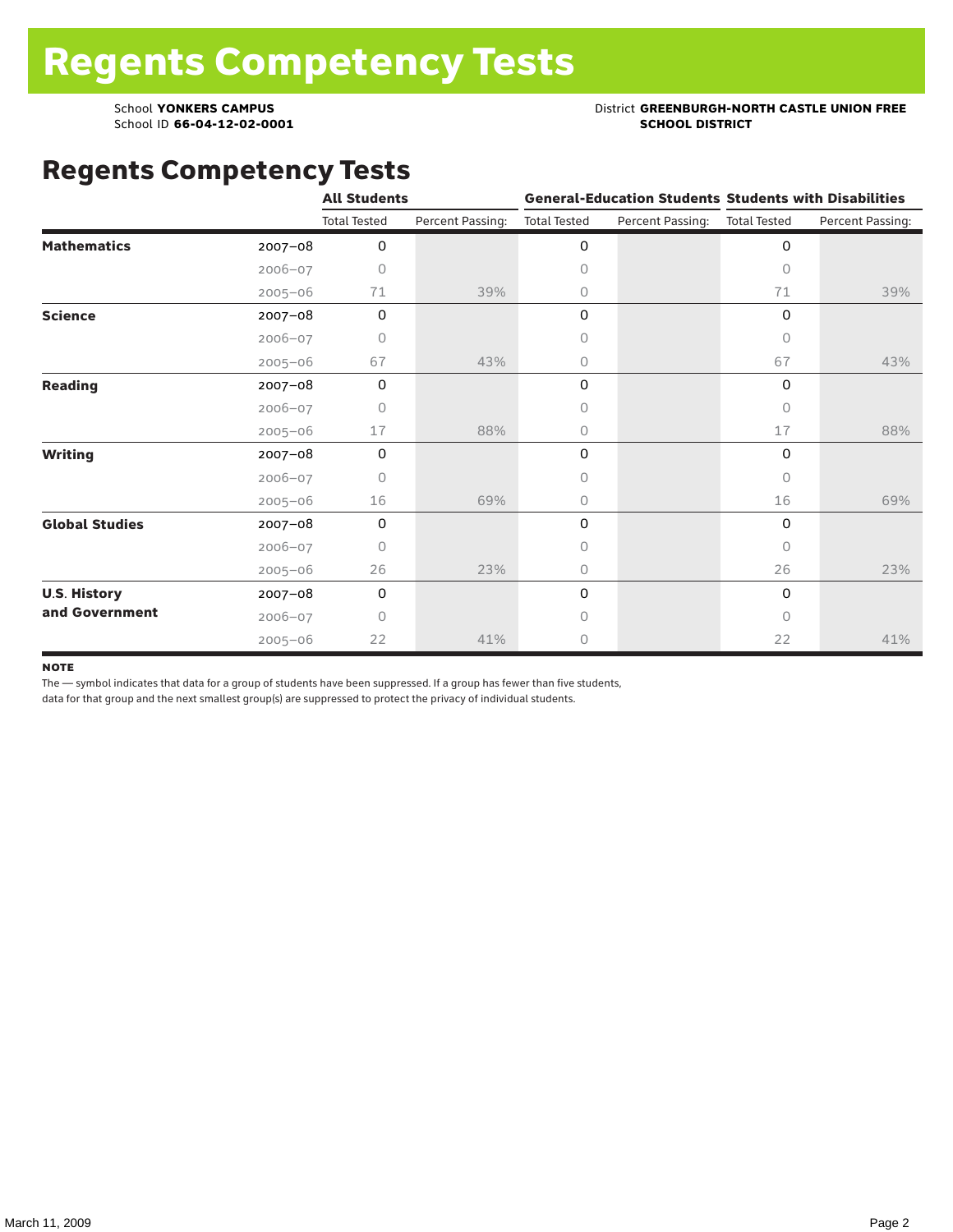School ID **66-04-12-02-0001 SCHOOL DISTRICT**

#### School **YONKERS CAMPUS** District **GREENBURGH-NORTH CASTLE UNION FREE**

#### Elementary/Middle-Level Social Studies 2007–08

|                                   | <b>All Students</b>                                         |  |  |  |   |  | <b>General-Education Students</b><br>Percentage of students<br>Total<br>Tested scoring at level: |  |  |  | <b>Students with Disabilities</b><br>Total Percentage of students<br>Tested scoring at level: |  |  |  |                |
|-----------------------------------|-------------------------------------------------------------|--|--|--|---|--|--------------------------------------------------------------------------------------------------|--|--|--|-----------------------------------------------------------------------------------------------|--|--|--|----------------|
|                                   | Percentage of students<br>Total<br>Tested scoring at level: |  |  |  |   |  |                                                                                                  |  |  |  |                                                                                               |  |  |  |                |
|                                   |                                                             |  |  |  | 4 |  |                                                                                                  |  |  |  |                                                                                               |  |  |  | $\overline{4}$ |
| <b>Elementary</b><br><b>Level</b> |                                                             |  |  |  |   |  |                                                                                                  |  |  |  |                                                                                               |  |  |  |                |
| <b>Middle Level</b>               |                                                             |  |  |  |   |  |                                                                                                  |  |  |  |                                                                                               |  |  |  |                |

#### 2004 Total Cohort Performance on Regents Exams After Four Years

|                                        |                  | <b>All Students</b>                |    |              |                  | <b>General-Education Students</b>  |  |              |  | <b>Students with Disabilities</b>                      |           |    |              |  |
|----------------------------------------|------------------|------------------------------------|----|--------------|------------------|------------------------------------|--|--------------|--|--------------------------------------------------------|-----------|----|--------------|--|
|                                        | Cohort<br>o<br>ᇛ | Percentage of<br>students scoring: |    |              | Cohort<br>ㅎ<br>띧 | Percentage of<br>students scoring: |  |              |  | Cohort<br>Percentage of<br>ā<br>모<br>students scoring: |           |    |              |  |
|                                        |                  | $55 - 64$                          |    | 65-84 85-100 |                  | $55 - 64$                          |  | 65-84 85-100 |  |                                                        | $55 - 64$ |    | 65-84 85-100 |  |
| <b>Global History</b><br>and Geography | 6                | 0%                                 | 0% | 0%           | 0                |                                    |  |              |  | 6                                                      | 0%        | 0% | 0%           |  |
| <b>U.S. History</b><br>and Government  | 6                | 0%                                 | 0% | 0%           | 0                |                                    |  |              |  | 6                                                      | 0%        | 0% | 0%           |  |
| <b>Science</b>                         | 6                | 0%                                 | 0% | 0%           | 0                |                                    |  |              |  | 6                                                      | 0%        | 0% | 0%           |  |

## New York State Alternate Assessments (NYSAA) 2007–08

|                         | <b>All Students</b> |                            |                |   |   |  |  |  |  |
|-------------------------|---------------------|----------------------------|----------------|---|---|--|--|--|--|
|                         | Total               | Number of students scoring |                |   |   |  |  |  |  |
|                         |                     | Tested at Level:           |                |   |   |  |  |  |  |
|                         |                     | 1                          | $\mathfrak{D}$ | 3 | 4 |  |  |  |  |
| <b>Elementary Level</b> |                     |                            |                |   |   |  |  |  |  |
| Social Studies          | 0                   |                            |                |   |   |  |  |  |  |
| <b>Middle Level</b>     |                     |                            |                |   |   |  |  |  |  |
| Social Studies          | 0                   |                            |                |   |   |  |  |  |  |
| <b>Secondary Level</b>  |                     |                            |                |   |   |  |  |  |  |
| English Language Arts   | O                   |                            |                |   |   |  |  |  |  |
| <b>Mathematics</b>      | O                   |                            |                |   |   |  |  |  |  |
| Social Studies          | O                   |                            |                |   |   |  |  |  |  |
| Science                 | 0                   |                            |                |   |   |  |  |  |  |

The New York State Alternate Assessment (NYSAA) is for students with severe cognitive disabilities. Results for students taking the NYSAA in English language arts, mathematics, and science at the elementary and middle levels are available in the *Accountability and Overview Report* part of *The New York State Report Card*.

The — symbol indicates that data for a group of students have been suppressed. If a group has fewer than five students, data for that group and the next smallest group(s) are suppressed to protect the privacy of individual students.

**NOTE**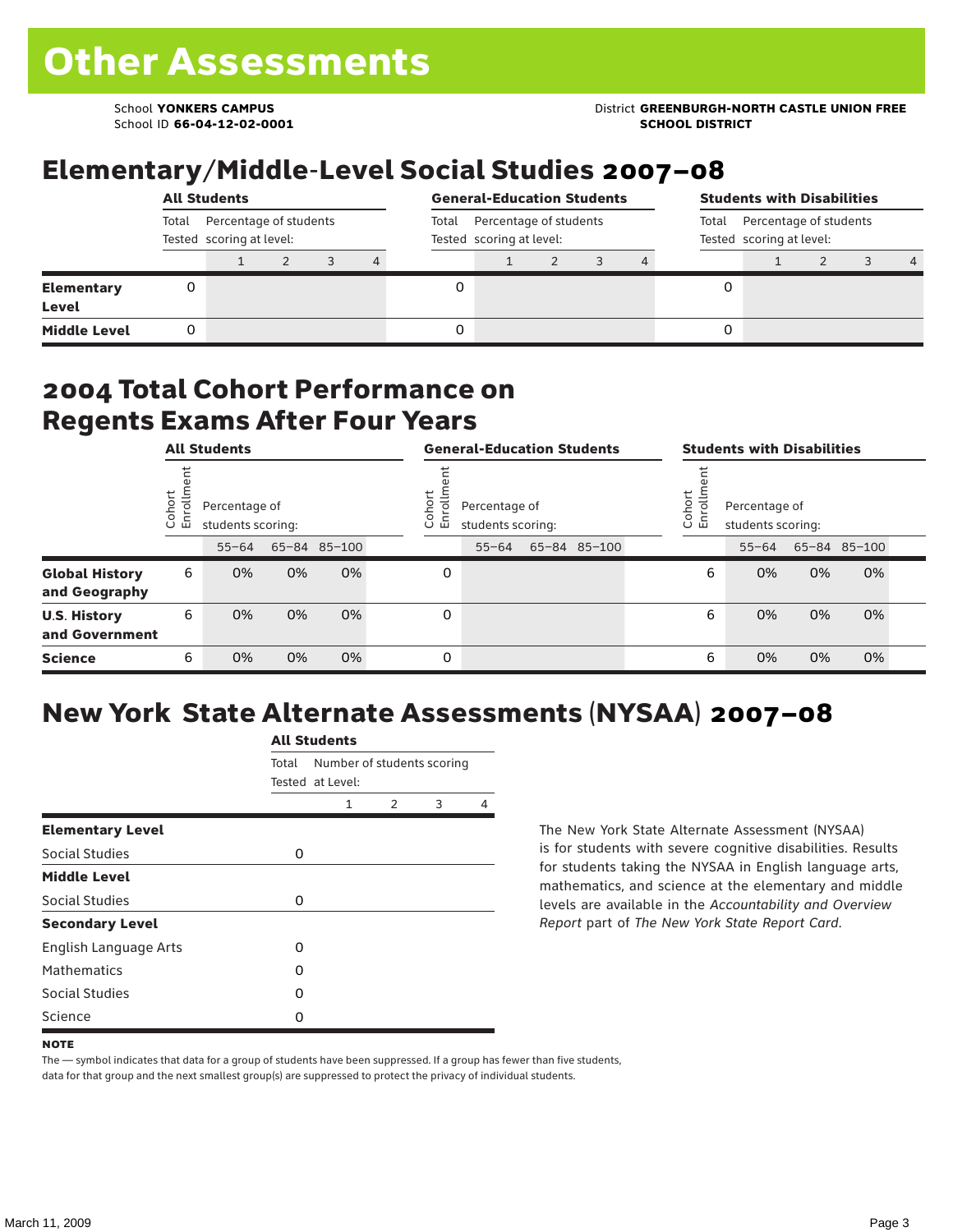School ID 66-04-12-02-0001

## School **YONKERS CAMPUS**<br>
School ID 66-04-12-02-0001<br>
School ID 66-04-12-02-0001

# High School Completers

|                                    |             | <b>All Students</b>   |                            |                       | <b>General-Education Students</b> | <b>Students with Disabilities</b> |                            |  |
|------------------------------------|-------------|-----------------------|----------------------------|-----------------------|-----------------------------------|-----------------------------------|----------------------------|--|
|                                    |             | Number<br>of Students | Percentage<br>of Graduates | Number<br>of Students | Percentage<br>of Graduates        | Number<br>of Students             | Percentage<br>of Graduates |  |
| <b>Total Graduates</b>             | $2007 - 08$ | 0                     |                            | 0                     |                                   | 0                                 |                            |  |
|                                    | $2006 - 07$ | Ω                     |                            | Ω                     |                                   |                                   |                            |  |
|                                    | $2005 - 06$ | 13                    |                            | 0                     |                                   | 13                                |                            |  |
| <b>Receiving a Regents Diploma</b> | $2007 - 08$ | O                     |                            | 0                     |                                   | 0                                 |                            |  |
|                                    | $2006 - 07$ | 0                     |                            | 0                     |                                   | Ω                                 |                            |  |
|                                    | $2005 - 06$ |                       | 8%                         | 0                     |                                   |                                   | 8%                         |  |
| <b>Receiving a Regents Diploma</b> | $2007 - 08$ | 0                     |                            | $\Omega$              |                                   | 0                                 |                            |  |
| with Advanced Designation          | $2006 - 07$ | Ω                     |                            | 0                     |                                   |                                   |                            |  |
|                                    | $2005 - 06$ | Ω                     |                            | $\circ$               |                                   | 0                                 |                            |  |
| <b>Receiving an</b>                | $2007 - 08$ | 0                     |                            | 0                     |                                   | 0                                 |                            |  |
| <b>Individualized Education</b>    | $2006 - 07$ |                       |                            |                       |                                   |                                   |                            |  |
| Program (IEP) Diploma              | $2005 - 06$ | 3                     | N/A                        | 0                     |                                   | 3                                 | N/A                        |  |

NOTE Students receiving Regents diplomas and Regents diplomas with advanced designation are considered graduates; recipients of IEP diplomas are not.

## High School Noncompleters

|                              |             | <b>All Students</b>   |                           |                       | <b>General-Education Students</b> | <b>Students with Disabilities</b> |                           |  |
|------------------------------|-------------|-----------------------|---------------------------|-----------------------|-----------------------------------|-----------------------------------|---------------------------|--|
|                              |             | Number<br>of Students | Percentage<br>of Students | Number<br>of Students | Percentage<br>of Students         | Number<br>of Students             | Percentage<br>of Students |  |
| <b>Dropped Out</b>           | $2007 - 08$ | 0                     |                           | 0                     |                                   | 0                                 |                           |  |
|                              | $2006 - 07$ |                       |                           | C                     |                                   |                                   |                           |  |
|                              | $2005 - 06$ |                       |                           | 0                     |                                   | 0                                 |                           |  |
| <b>Entered Approved High</b> | $2007 - 08$ | 0                     |                           | 0                     |                                   | $\Omega$                          |                           |  |
| <b>School Equivalency</b>    | $2006 - 07$ |                       |                           |                       |                                   |                                   |                           |  |
| <b>Preparation Program</b>   | $2005 - 06$ | 0                     |                           | 0                     |                                   | 0                                 |                           |  |
| <b>Total Noncompleters</b>   | $2007 - 08$ | 0                     |                           | 0                     |                                   | $\Omega$                          |                           |  |
|                              | $2006 - 07$ |                       |                           |                       |                                   |                                   |                           |  |
|                              | $2005 - 06$ |                       |                           |                       |                                   |                                   |                           |  |

#### Post-secondary Plans of 2007–08 Graduates

|                                | <b>All Students</b>   |                           |                       | <b>General-Education Students</b> | <b>Students with Disabilities</b> |                           |  |
|--------------------------------|-----------------------|---------------------------|-----------------------|-----------------------------------|-----------------------------------|---------------------------|--|
|                                | Number<br>of Students | Percentage<br>of Students | Number<br>of Students | Percentage<br>of Students         | Number<br>of Students             | Percentage<br>of Students |  |
| To 4-year College              |                       |                           | O                     |                                   |                                   |                           |  |
| To 2-year College              |                       |                           | Ω                     |                                   |                                   |                           |  |
| <b>To Other Post-secondary</b> |                       |                           | 0                     |                                   |                                   |                           |  |
| <b>To the Military</b>         |                       |                           | 0                     |                                   |                                   |                           |  |
| <b>To Employment</b>           |                       |                           |                       |                                   |                                   |                           |  |
| <b>To Adult Services</b>       |                       |                           | 0                     |                                   |                                   |                           |  |
| <b>To Other Known Plans</b>    |                       |                           | ი                     |                                   |                                   |                           |  |
| <b>Plan Unknown</b>            |                       |                           |                       |                                   |                                   |                           |  |